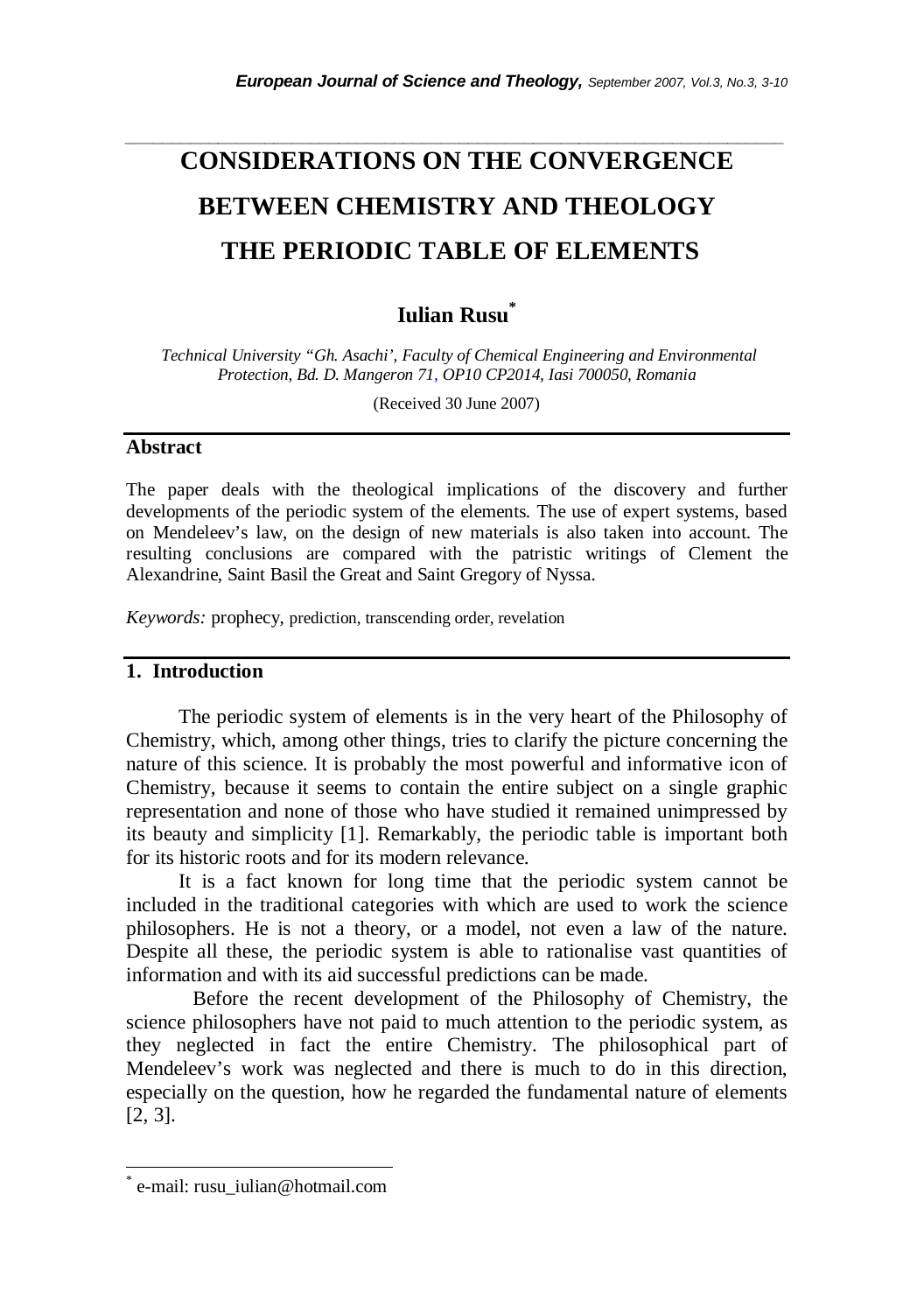On the other hand, although the Philosophy has scarcely touched this sensitive and fundamental aspect of all Chemistry, and more specific of the Inorganic Chemistry, in the developing field of Science & Theology, according to our knowledge, there are no or few works dealing with this aspect [4, 5]. In this context, the present paper tries to bring a modest contribution to the researches in the domain.

### **2. Historical background**

The crucial characteristic of the periodic system was that it illustrated *a periodicity in the properties of the elements at certain regular intervals*. In an early attempt to organize the elements into a meaningful array, German chemist Johann Döbereiner pointed out in 1817 that many of the known elements could be arranged by their similarities into groups of three, which he called triads. Döbereiner's work encouraged others to search for correlations between the chemical properties of the elements and their atomic weights. One of those who pursued the triad approach further during the  $19<sup>th</sup>$  century was Peter Kremers of Cologne, who suggested that certain elements could belong to two triads placed perpendicularly. Kremers brought thus a feature that later proved to be an essential aspect of Mendeleev's system.

In 1862, the French geologist Alexandre-Emile Béguyer de Chancourtois has developed a system relied on a fairly intricate geometric configuration: de Chancourtois positioned the elements according to increasing atomic weight along a spiral inscribed on the surface of a cylinder and inclined at 45 degrees from the base. Yet for a number of reasons, de Chancourtois's system did not have much effect on scientists of the time: his original article failed to include a diagram of the table, the system was rather complicated, and the chemical similarities among elements were not displayed very convincingly.

English chemist John Newlands suggested in 1864 that when the elements were arranged in order of atomic weight, any one of the elements showed properties similar to those of the elements eight places ahead and eight places behind in the list — a feature that Newlands called 'the law of octaves'. Some investigators openly ridiculed Newlands's ideas. At a meeting of the Chemical Society in London in 1866, George Carey Foster of University College London asked Newlands whether he had considered ordering the elements alphabetically, because any kind of arrangement would present occasional coincidences. As a result of the meeting, the Chemical Society refused to publish Newlands's paper!

William Odling, successor to Michael Farady at the Royal Institution in London, was another chemist to deal with the relationship among the elements and published a paper in the first volume of the Quarterly Journal of Science (1864) [6]. His arrangement of the elements came surprisingly close to that of Mendeleev's first attempt and he left gaps where there were missing elements.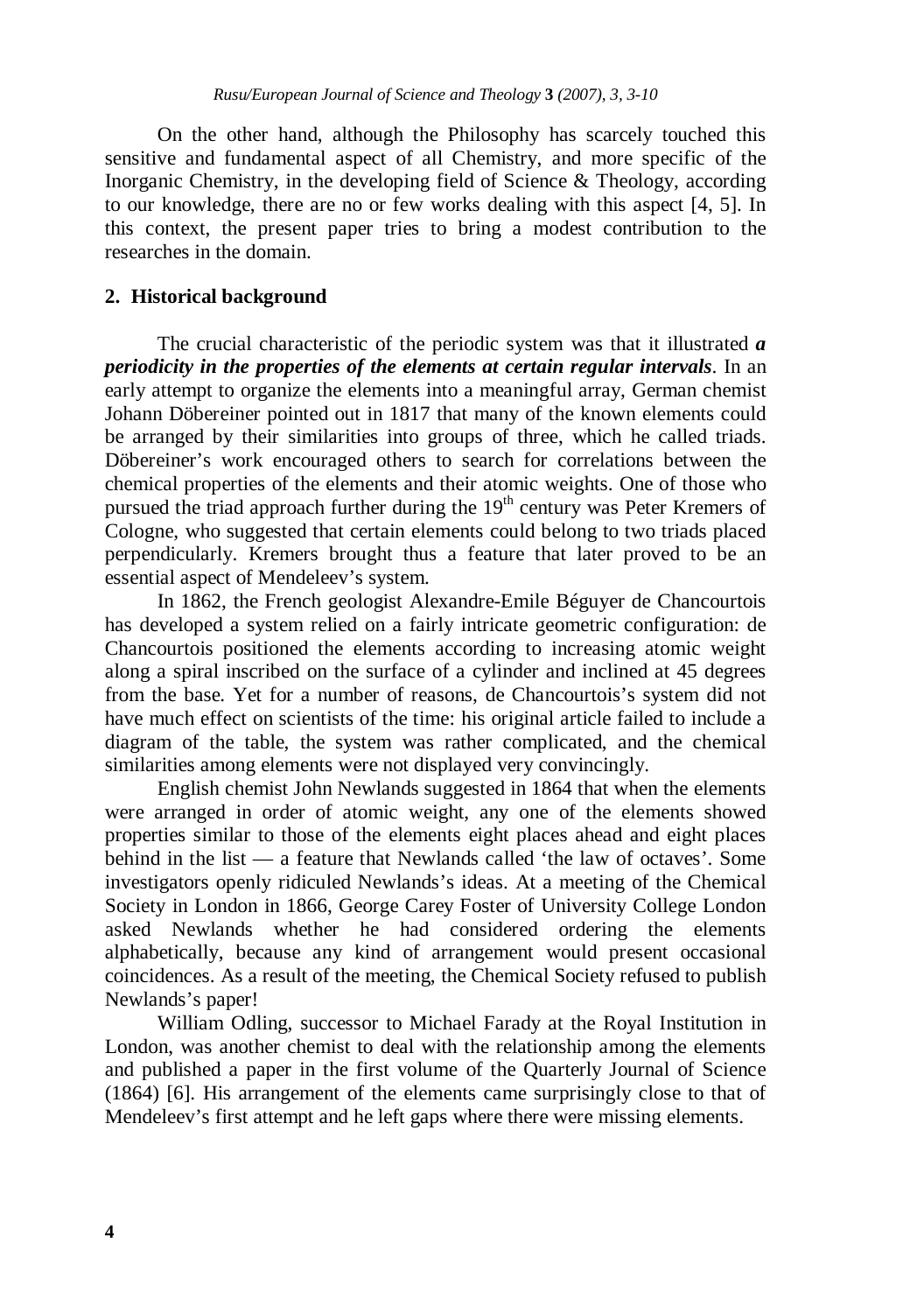Chemist Julius Lothar Meyer of Breslau University in Germany, while in the process of revising his chemistry textbook in 1868, produced a periodic table that turned out to be remarkably similar to Mendeleev's famous 1869 version although Lothar Meyer failed to classify all the elements correctly. But the table did not appear in print until 1870 because of a colleague or a publisher's delay and at that time Mendeleev's definitive paper had appeared.

Around the same time, Mendeleev assembled his own periodic table while he, too, was writing a textbook of chemistry. Unlike his predecessors, Mendeleev had sufficient confidence in his periodic table to use it to predict several new elements and the properties of their compounds. He also corrected the atomic weights of some already known elements.

#### **3. Actual trends**

For as long as people have wondered about the nature of Science there has been considerable disagreement over the relative merits of predictions made by theories. Several articles have appeared inn an attempt to clarify this issue, and many of them concerned the periodic system of the elements [7, 8]. At present, the commonly held view is that *successful predictions should be the chief criterion in the acceptance of a new scientific development*. On the other hand, it has become a common place in Philosophy of Science to emphasize that attention has largely shifted from theories to models or from a syntactic to a semantic analysis [1]. It seems that the periodic table is able to fulfill both these trends of our days' science.

The power of the modern table lies in its two- or even three-dimensional display of all the known elements (and even the ones yet to be discovered) in a logical system of precisely ordered rows and columns. The three-dimensional periodic tables display the fundamental symmetry of the periodic law, unlike the common two-dimensional form of the table in common use, being able to show also secondary relations in chemical properties (Figure 1) [9]. Another trend has been the invention of periodic systems aimed at summarizing the properties of compounds rather than elements [10-12].

Starting from similar considerations, Russian scientists have developed performing predicting expert systems based on Mendeleev's law, which asserts that the periodic nature of changes in the properties of chemical systems depends on the nature and properties of the elements that make the systems [13]. Therefore, all fundamental properties of the chemical elements (e.g. electron distribution over the energy shells, ionisation potentials, atomic, ionic and covalent radii, melting points, standard entropies of individual substances, etc.) are essential for the prediction process. Using these concepts, the following problems were successfully solved: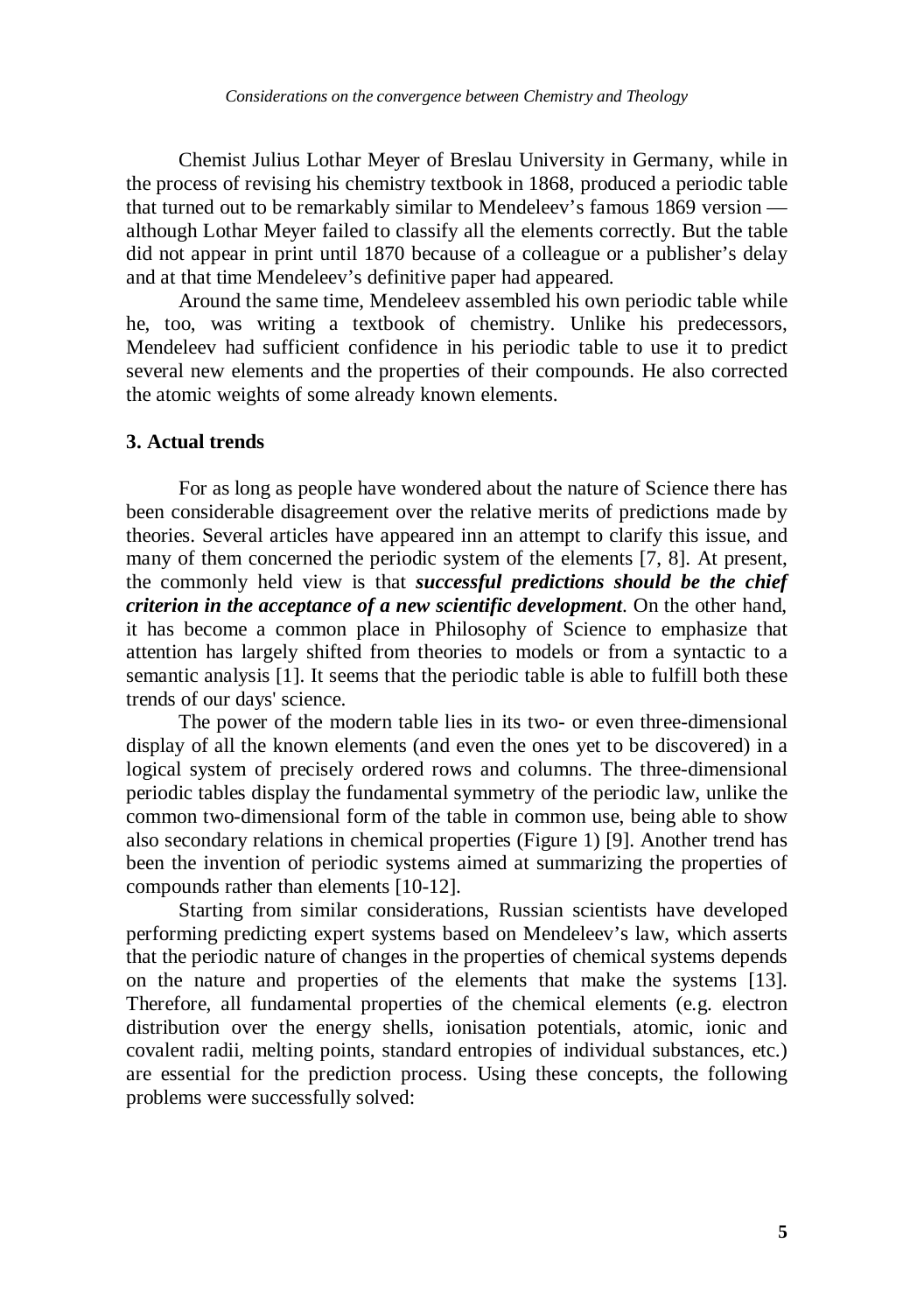- (i) Prediction of compound formation or non-formation for ternary systems;
- (ii) Predictions of the possibility of forming ternary and more complicated compounds of desired composition;
- (iii) Prediction of phases with definite crystal structure;
- (iv) Estimation of phase quantitative properties  $(T_c)$  for high temperature superconductors, homogeneity region, etc.).



**Figure 1**. Different forms of three-dimensional periodic tables.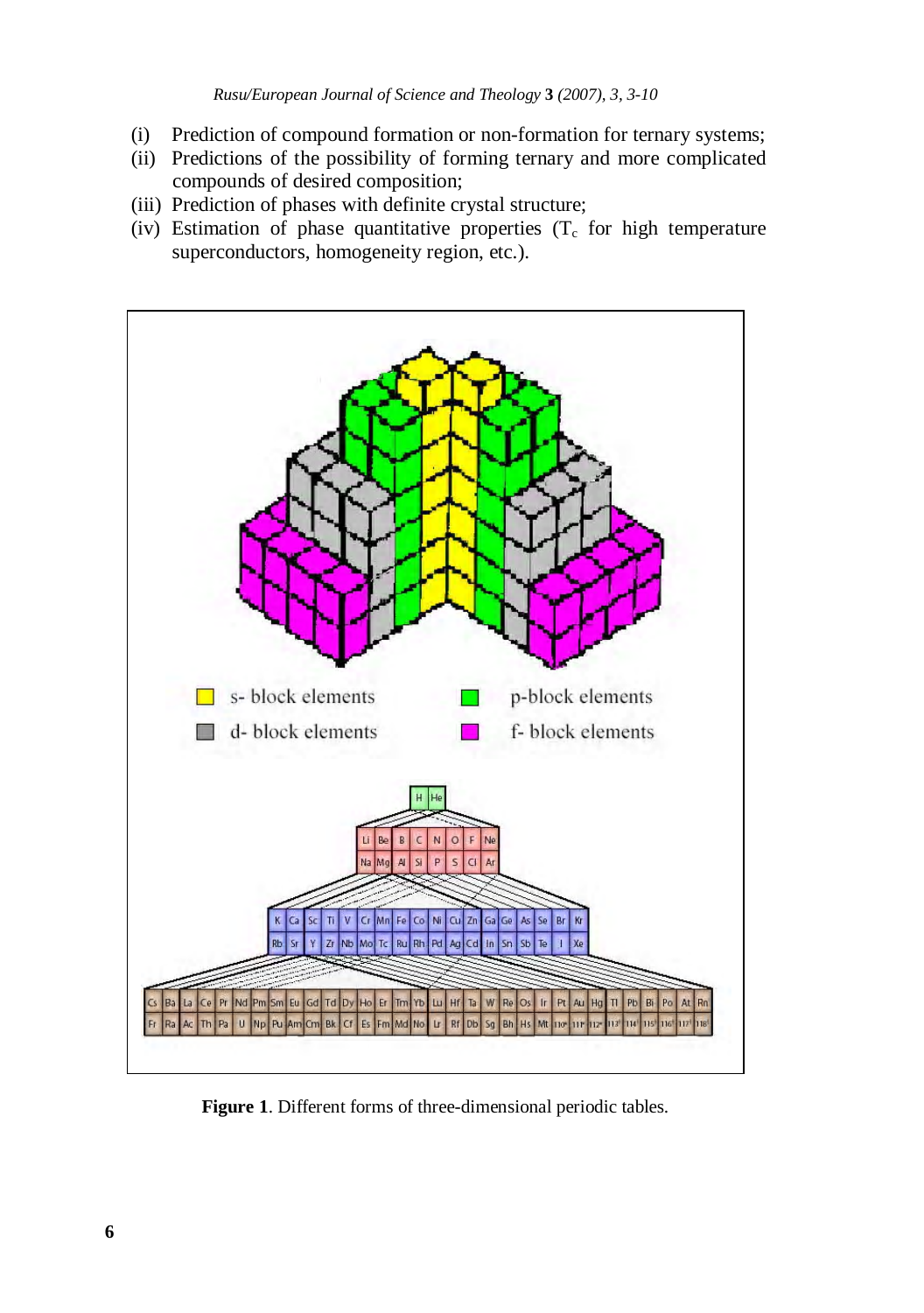It is highly remarkable that the comparison of these predictions with the experimental data, obtained later, showed that the average reliability of predicted ternary compounds exceeds 90%.

### **4. Philosophical and theological implications**

The recent systematic analyses of the periodic table, the results obtained by means of expert systems, based on Mendeleev's law, for the design of new materials and also our studies on new border compounds revealed the existence of a predefined order, of a fundamental matrix that frames the new synthesised chemical systems. Despite the fact that we don't know always the relations existing in the triad composition, structure, properties, none can deny, from the data that we got up to the moment, the presence of this order, which is transcending even the periodic system.

Even the manner in which Mendeleev has succeeded to order the elements in the table confirms this idea. He wrote the name of each element on individual pieces of card, together with its atomic weight, a few physical properties and the formulae of any hydrides and oxides it formed. He has made several attempts to order the cards in different ways but without success. Despite that Mendeleev tried to transform the problem into an intelligent puzzle game solution, it turned to him to be more a playing card game subjected to the chance. Being very tired he went to sleep and the periodic table came to him in dream. When he woke up, he made the arrangements accordingly with only minor changes, the result being the periodic system that we know today.

Let's see now how we can analyse the above conclusions from the Orthodox theological perspective. Obviously, in this context, most of quotations concern God's Creation. Among the patristic writings, we will deal with those of Clement the Alexandrine, Saint Basil the Great and Saint Gregory of Nyssa.

Clement the Alexandrine pays special attention to the role of the divine Logos in the act of Creation, because according to the Scripture: "Through Him all things were made; without Him nothing was made that has been made." (John 1.3) Thus, "… [God] had to name first whatever would have to be created. That's why, *the first ones were prophesied*, from which were made the second ones, from a single substance, by a single power." [14] We do agree that the above quotation has a deeper meaning but one can consider in our context that the first ones are the chemical elements and the second ones are the chemical compounds. If true, the elements being prophesied do belong to a plan having its own order and rationality. On the other hand, one must take into account that the prediction is for Science what a prophecy is for Theology, and as told before the main characteristic of the periodic table have regarded and still regards the possibility of making predictions on new elements and compounds.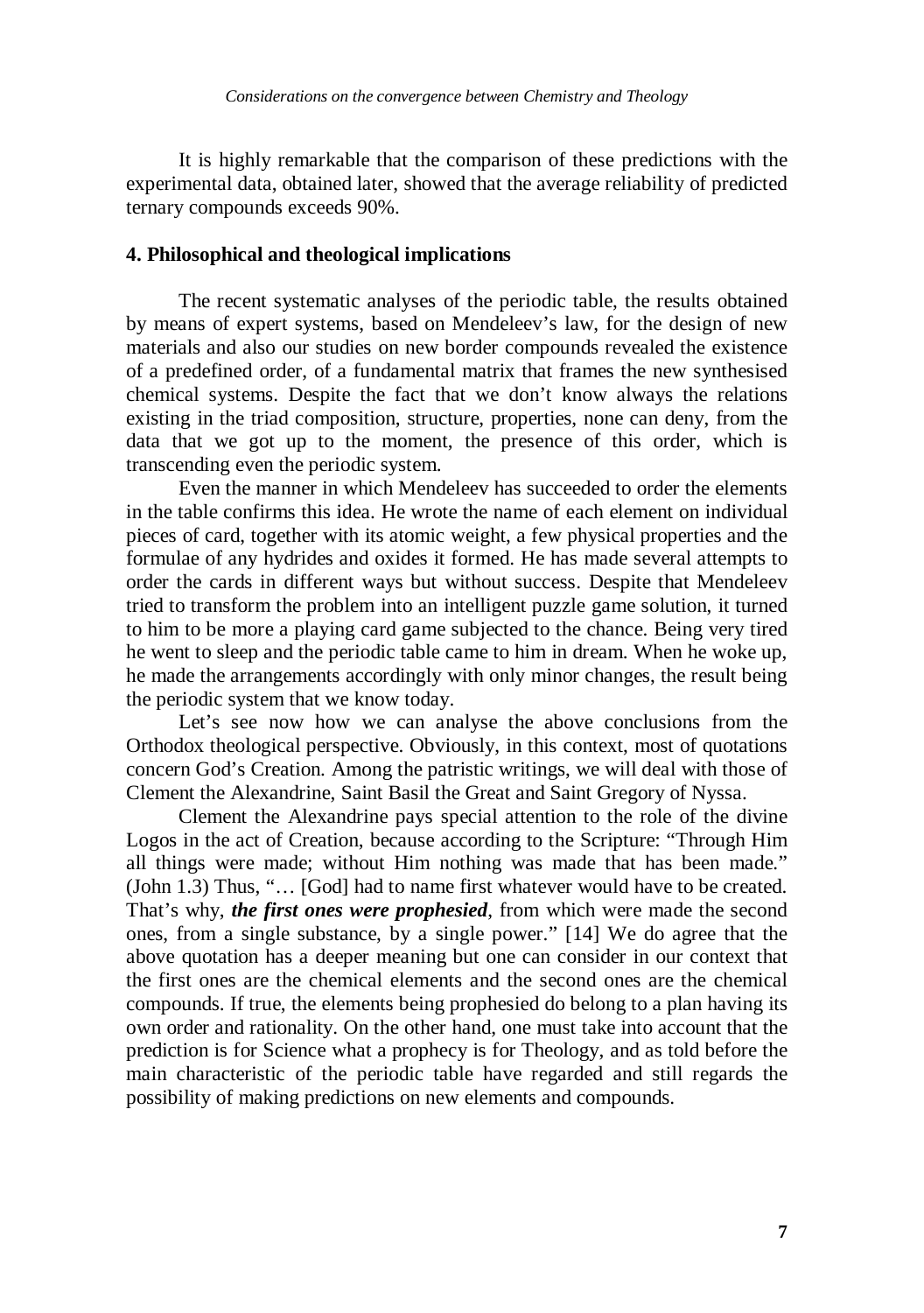Saint Basil sees in the dynamic of existence, who's absolute origin is the will of God, a plan, an intelligent project discovered by the rational beings by the cognitive and spiritual act. The genius of Saint Basil the Great anticipates in fact the assertions of modern science that sees in the world not the unconscious and implicit hazard of an implacable necessity, but an aim, a transcendent finality of the Universe. The finality is no longer a philosophic dream but a scientific conclusion. Saint Basil perceives the Creation from a Trinitarian prospective, evidencing the role of the Holy Ghost in it. The material elements are not, in Creation, only something inert subjected to the divine work but manifest by their own origin an attraction toward the concrete forms wanted by God [15]. Without the will and the power of God would not appear a new order in existence, into conformity with all the others. An act of God puts into the anterior ones something that develops in new orders of existence [16-18]. Nevertheless, in a certain sense, all the posterior ones *were predicted* in whatever was created at the beginning.

The concept of creation is for Saint Gregory of Nyssa the Church's dogma articulated to Revelation and the term 'creation' defines a divine and wonderful act described by man's enquiring rationality in the objective interpretation of reality by means of composing elements that give the specific beauty of God's world [15, p. 65]. Saint Gregory states "that even from the beginning all existed due to God's work developed into order and wisdom, everything arranged at the right place according to the intransient power of God" [19]. And furthermore, speaking about the constitutive elements of creation, he says that "everything was still in darkness, because it wasn't shown yet the brightness of fire, which was hidden under the particles of matter. Because, as *the mosaic stones* do not shine when are hidden in darkness, despite they have the shining power, having the natural gift to shine, in turn when they appear together seem to produce fire, this is how the sparks come out of them and just then is seen their true shining". [19, p. 99] Apart of the beauty of this writing, we cannot ignore in the above quotations the similitude with the elements of the periodic system, which truly are like the stones of a mosaic arranged at the right place according to a well predefined plan of God.

Obviously, the idea of revelation, of passing from darkness to light, from ignorance to knowledge is also present. Being even more specific to the manner in which the immaterial God could be the origin of matter or how the unique and invisible Being could be the unique cause of the sensitive, visible and measurable matter's diversity, Saint Gregory claims that by thinking and contemplation the man reason perceives and understands the harmonious unity of the entire existence both in its ensemble and in its component parts.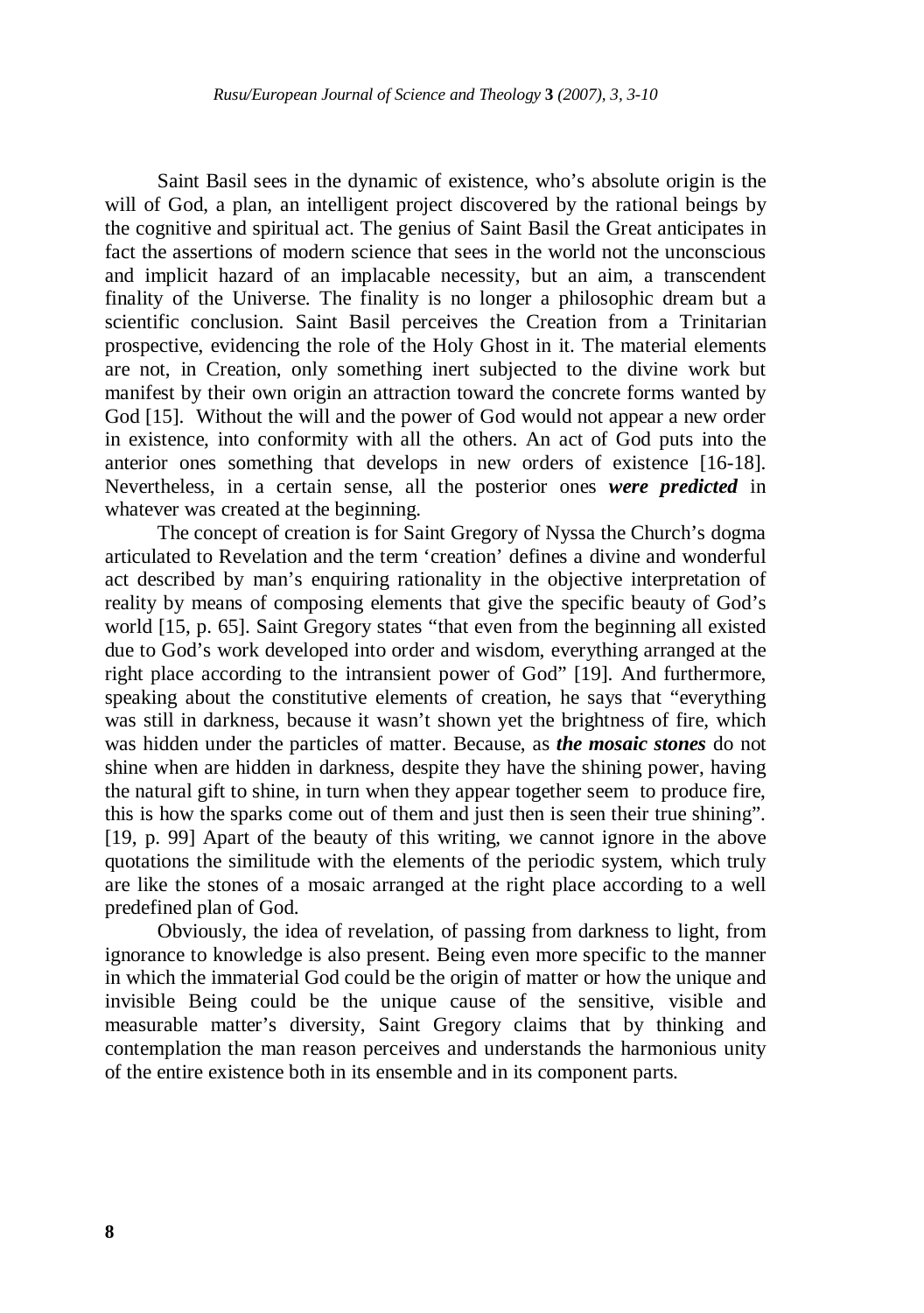#### **5. Conclusions**

Recent systematic analyses of the periodic table, the results obtained by means of expert systems, based on Mendeleev's law, for the design of new materials revealed the existence of a predefined order, of a fundamental matrix that frames the new synthesised chemical systems. Despite the fact that we don't know always the relations existing in the triad composition, structure, properties, none can deny, from the data that we got up to the moment, the presence of this order, which is transcending even the periodic system.

All these data are congruent with the patristic writings of Clement the Alexandrine, Saint Basil the Great and Saint Gregory of Nyssa. However, other patristic writings, as those of Saint Maxim the Confessor, and scientific data must also be further analysed in order to go thoroughly into the connexions that exist between this fundamental aspect of the Chemistry, as science, and Theology.

#### **References**

- [1] E.R. Scerri, Foundations of Chemistry, **3** (2001) 97.
- [2] J.H. Kultgen, Philos. Sci., **25** (1958) 177.
- [3] D. Shapere, *Scientific Theories and their Domains*, in *The Structure of Scientific Theories*, F. Suppe (ed.), Illinois University Press, Urbana, 1977, 518.
- [4] E.R. Scerri and J. Edwards, Foundations of Chemistry, **3** (2001) 183.
- [5] I. Rusu and C. Lupu, Ann. Univ. 'Aurel Vlaicu' Arad, Theology, **1** (2000) 241.
- [6] J. Emsley, *The elements*, 3rd edn., Oxford university Press, Oxford, 1999, 267.
- [7] P. Maher, *Prediction, Accommodation and the Logic of Discovery,* in *PSA 1988*, A. Fine and J. Leplin (Eds.), Vol. 1, Philosophy of Science Association, East Lansing,1988.
- [8] P. Lipton. International Studies in the Philosophy of Science, **4** (1990) 51.
- [9] W.B. Jensen, Comput. Math. Appl., **112** (1989) 487.
- [10] R. Hefferlin and H. Kuhlman, J. Quant. Spectrosc. Ra., **24** (1980) 379.
- [11] R.A. Hefferlin, G.V. Zhuvikin, K.E. Caviness and P.J. Duerksen, J. Quant. Spectrosc. Ra., **32** (1984) 257.
- [12] R. Hefferli, J. Chem. Inf. Comp. Sci., **34** (1994) 314.
- [13] N.N. Kiselyova, J. Alloy. Compd., **197** (1993) 159.
- [14] Clement the Alexandrine, *Stromatele, 6, 16, 143*, in *Parinti si scrieri bisericesti (Fathers and church writings)*, vol. 5, Romanian translation by D. Fecioru, Institutul Biblic si de Misiune al Bisericii Ortodoxe Romane, Bucuresti, 1982, 462.
- [15] G. Petraru, *Lumea, creatia lui Dumnezeu. Perspective biblice, teologico-patristice si stiintifice (The World creation of God. Biblical, theological-patristic and scientific perspectives)*, Trinitas, Iasi, 2002, 59.
- [16] Saint Basil the Great, *Homilies to Hexaemeron*, 1,1, in *Parinti si scrieri bisericesti (Fathers and church writings)*, vol. 17, Romanian translation by D. Fecioru, Institutul Biblic si de Misiune al Bisericii Ortodoxe Romane, Bucuresti, 1986, 92.
- [17] J. Popovitch, *Philosophie orthodoxe de la verite (Orthodox philosophy of the truth)*, vol. 1, L'age de l'homme, Paris, 1992, 244-245.